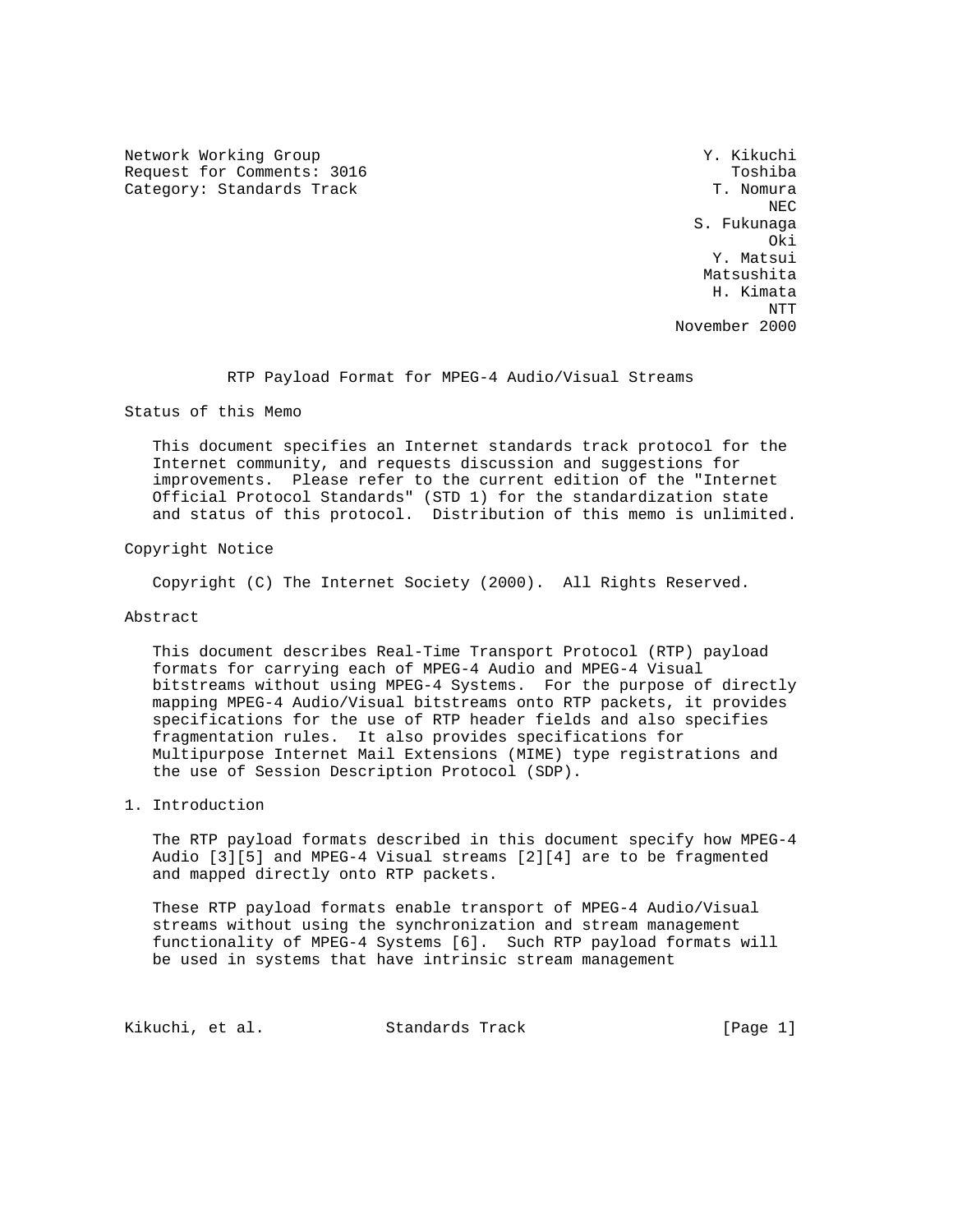functionality and thus require no such functionality from MPEG-4 Systems. H.323 terminals are an example of such systems, where MPEG-4 Audio/Visual streams are not managed by MPEG-4 Systems Object Descriptors but by H.245. The streams are directly mapped onto RTP packets without using MPEG-4 Systems Sync Layer. Other examples are SIP and RTSP where MIME and SDP are used. MIME types and SDP usages of the RTP payload formats described in this document are defined to directly specify the attribute of Audio/Visual streams (e.g., media type, packetization format and codec configuration) without using MPEG-4 Systems. The obvious benefit is that these MPEG-4 Audio/Visual RTP payload formats can be handled in an unified way together with those formats defined for non-MPEG-4 codecs. The disadvantage is that interoperability with environments using MPEG-4 Systems may be difficult, other payload formats may be better suited to those applications.

 The semantics of RTP headers in such cases need to be clearly defined, including the association with MPEG-4 Audio/Visual data elements. In addition, it is beneficial to define the fragmentation rules of RTP packets for MPEG-4 Video streams so as to enhance error resiliency by utilizing the error resilience tools provided inside the MPEG-4 Video stream.

1.1 MPEG-4 Visual RTP payload format

 MPEG-4 Visual is a visual coding standard with many new features: high coding efficiency; high error resiliency; multiple, arbitrary shape object-based coding; etc. [2]. It covers a wide range of bitrates from scores of Kbps to several Mbps. It also covers a wide variety of networks, ranging from those guaranteed to be almost error-free to mobile networks with high error rates.

 With respect to the fragmentation rules for an MPEG-4 Visual bitstream defined in this document, since MPEG-4 Visual is used for a wide variety of networks, it is desirable not to apply too much restriction on fragmentation, and a fragmentation rule such as "a single video packet shall always be mapped on a single RTP packet" may be inappropriate. On the other hand, careless, media unaware fragmentation may cause degradation in error resiliency and bandwidth efficiency. The fragmentation rules described in this document are flexible but manage to define the minimum rules for preventing meaningless fragmentation while utilizing the error resilience functionalities of MPEG-4 Visual.

 The fragmentation rule recommends not to map more than one VOP in an RTP packet so that the RTP timestamp uniquely indicates the VOP time framing. On the other hand, MPEG-4 video may generate VOPs of very small size, in cases with an empty VOP (vop\_coded=0) containing only

Kikuchi, et al. Standards Track [Page 2]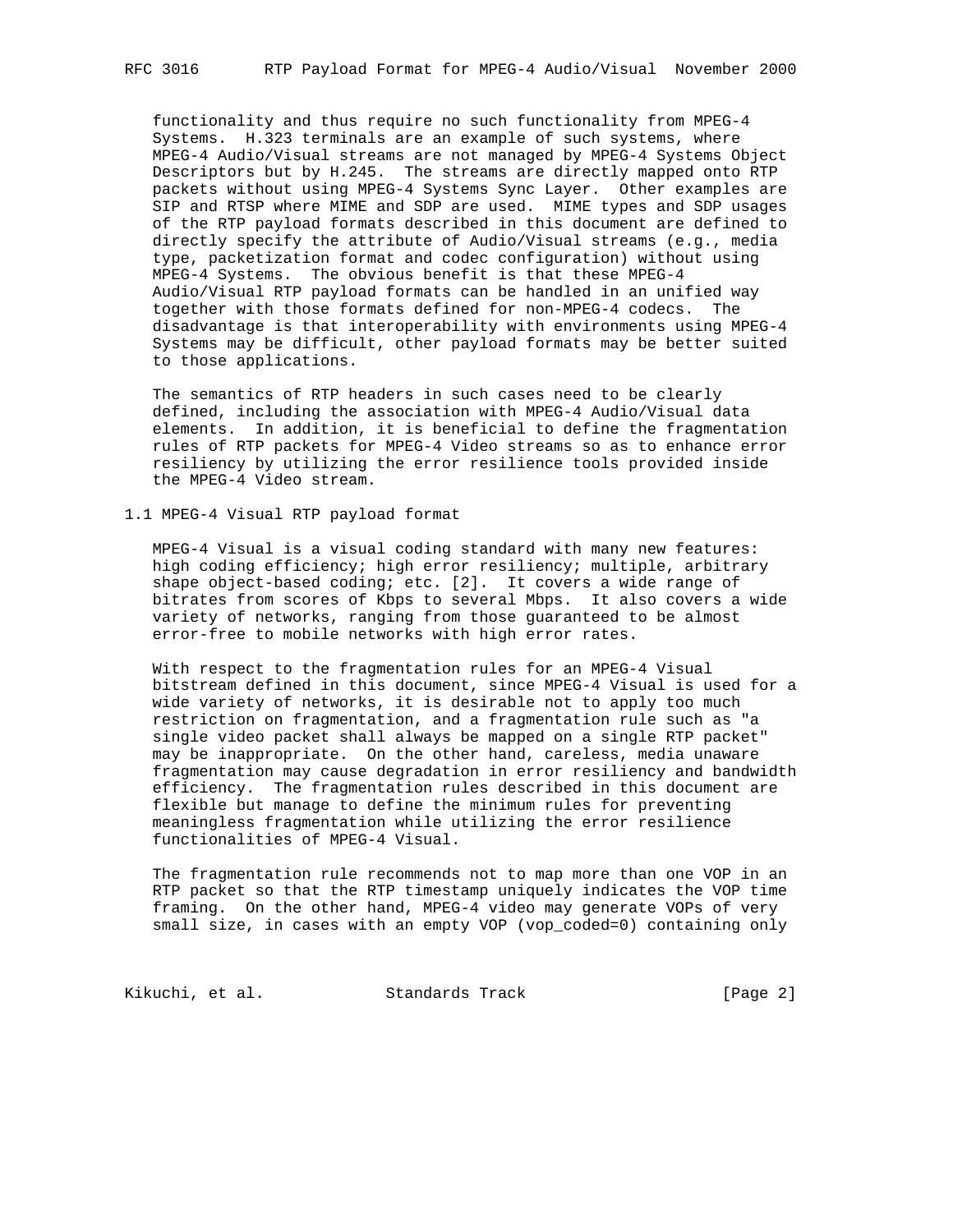VOP header or an arbitrary shaped VOP with a small number of coding blocks. To reduce the overhead for such cases, the fragmentation rule permits concatenating multiple VOPs in an RTP packet. (See fragmentation rule (4) in section 3.2 and marker bit and timestamp in section 3.1.)

 While the additional media specific RTP header defined for such video coding tools as H.261 or MPEG-1/2 is effective in helping to recover picture headers corrupted by packet losses, MPEG-4 Visual has already error resilience functionalities for recovering corrupt headers, and these can be used on RTP/IP networks as well as on other networks (H.223/mobile, MPEG-2/TS, etc.). Therefore, no extra RTP header fields are defined in this MPEG-4 Visual RTP payload format.

1.2 MPEG-4 Audio RTP payload format

 MPEG-4 Audio is a new kind of audio standard that integrates many different types of audio coding tools. Low-overhead MPEG-4 Audio Transport Multiplex (LATM) manages the sequences of audio data with relatively small overhead. In audio-only applications, then, it is desirable for LATM-based MPEG-4 Audio bitstreams to be directly mapped onto the RTP packets without using MPEG-4 Systems.

While LATM has several multiplexing features as follows;

- Carrying configuration information with audio data,
- Concatenation of multiple audio frames in one audio stream,
- Multiplexing multiple objects (programs),
- Multiplexing scalable layers,

 in RTP transmission there is no need for the last two features. Therefore, these two features MUST NOT be used in applications based on RTP packetization specified by this document. Since LATM has been developed for only natural audio coding tools, i.e., not for synthesis tools, it seems difficult to transmit Structured Audio (SA) data and Text to Speech Interface (TTSI) data by LATM. Therefore, SA data and TTSI data MUST NOT be transported by the RTP packetization in this document.

 For transmission of scalable streams, audio data of each layer SHOULD be packetized onto different RTP packets allowing for the different layers to be treated differently at the IP level, for example via some means of differentiated service. On the other hand, all configuration data of the scalable streams are contained in one LATM configuration data "StreamMuxConfig" and every scalable layer shares the StreamMuxConfig. The mapping between each layer and its configuration data is achieved by LATM header information attached to

Kikuchi, et al. Standards Track [Page 3]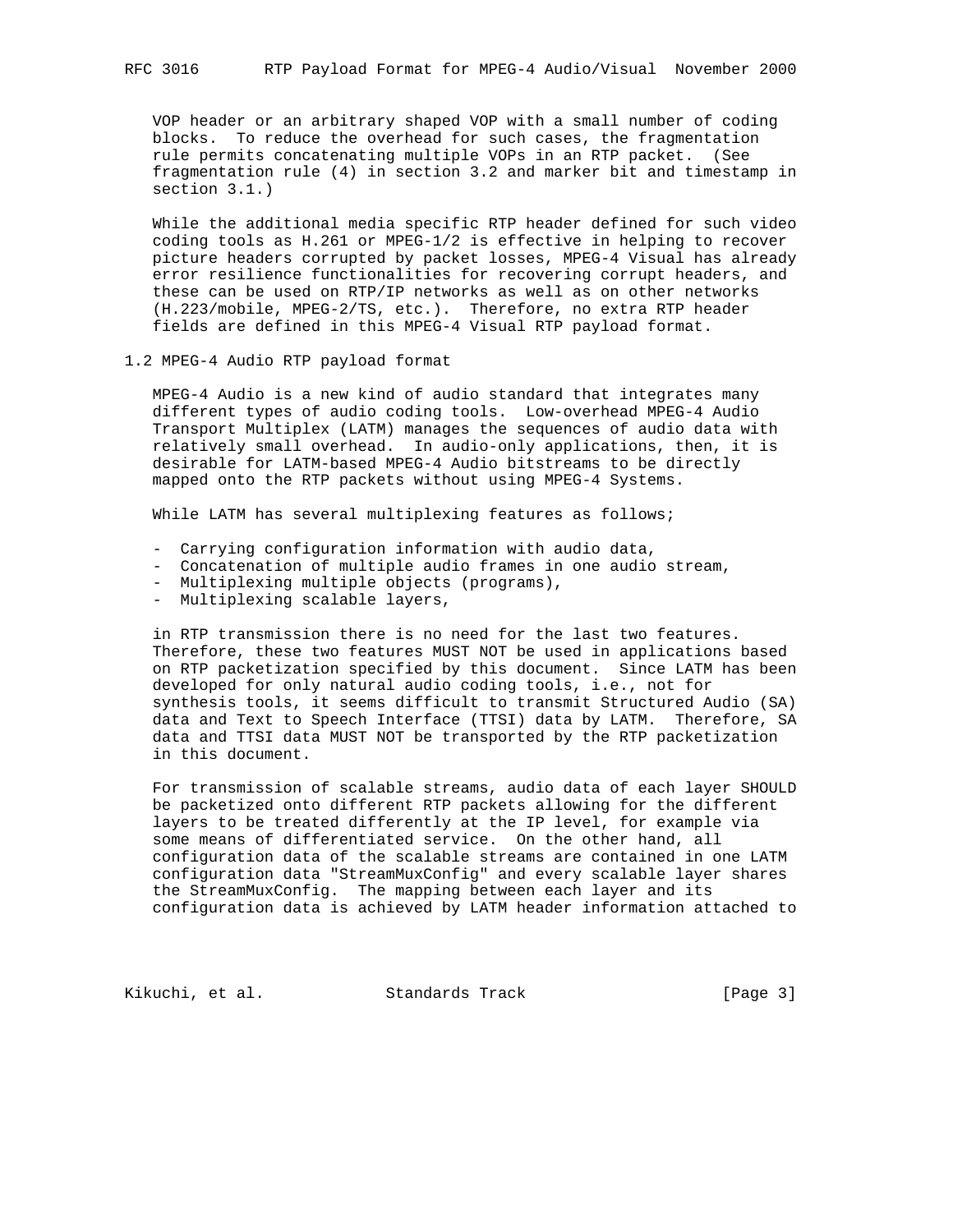the audio data. In order to indicate the dependency information of the scalable streams, a restriction is applied to the dynamic assignment rule of payload type (PT) values (see section 4.2).

 For MPEG-4 Audio coding tools, as is true for other audio coders, if the payload is a single audio frame, packet loss will not impair the decodability of adjacent packets. Therefore, the additional media specific header for recovering errors will not be required for MPEG-4 Audio. Existing RTP protection mechanisms, such as Generic Forward Error Correction (RFC 2733) and Redundant Audio Data (RFC 2198), MAY be applied to improve error resiliency.

2. Conventions used in this document

 The key words "MUST", "MUST NOT", "REQUIRED", "SHALL", "SHALL NOT", "SHOULD", "SHOULD NOT", "RECOMMENDED", "MAY", and "OPTIONAL" in this document are to be interpreted as described in RFC-2119 [7].

3. RTP Packetization of MPEG-4 Visual bitstream

 This section specifies RTP packetization rules for MPEG-4 Visual content. An MPEG-4 Visual bitstream is mapped directly onto RTP packets without the addition of extra header fields or any removal of Visual syntax elements. The Combined Configuration/Elementary stream mode MUST be used so that configuration information will be carried to the same RTP port as the elementary stream. (see 6.2.1 "Start codes" of ISO/IEC 14496-2 [2][9][4]) The configuration information MAY additionally be specified by some out-of-band means. If needed for an H.323 terminal, H.245 codepoint "decoderConfigurationInformation" MUST be used for this purpose. If needed by systems using MIME content type and SDP parameters, e.g., SIP and RTSP, the optional parameter "config" MUST be used to specify the configuration information (see 5.1 and 5.2).

 When the short video header mode is used, the RTP payload format for H.263 SHOULD be used (the format defined in RFC 2429 is RECOMMENDED, but the RFC 2190 format MAY be used for compatibility with older implementations).

Kikuchi, et al. Standards Track [Page 4]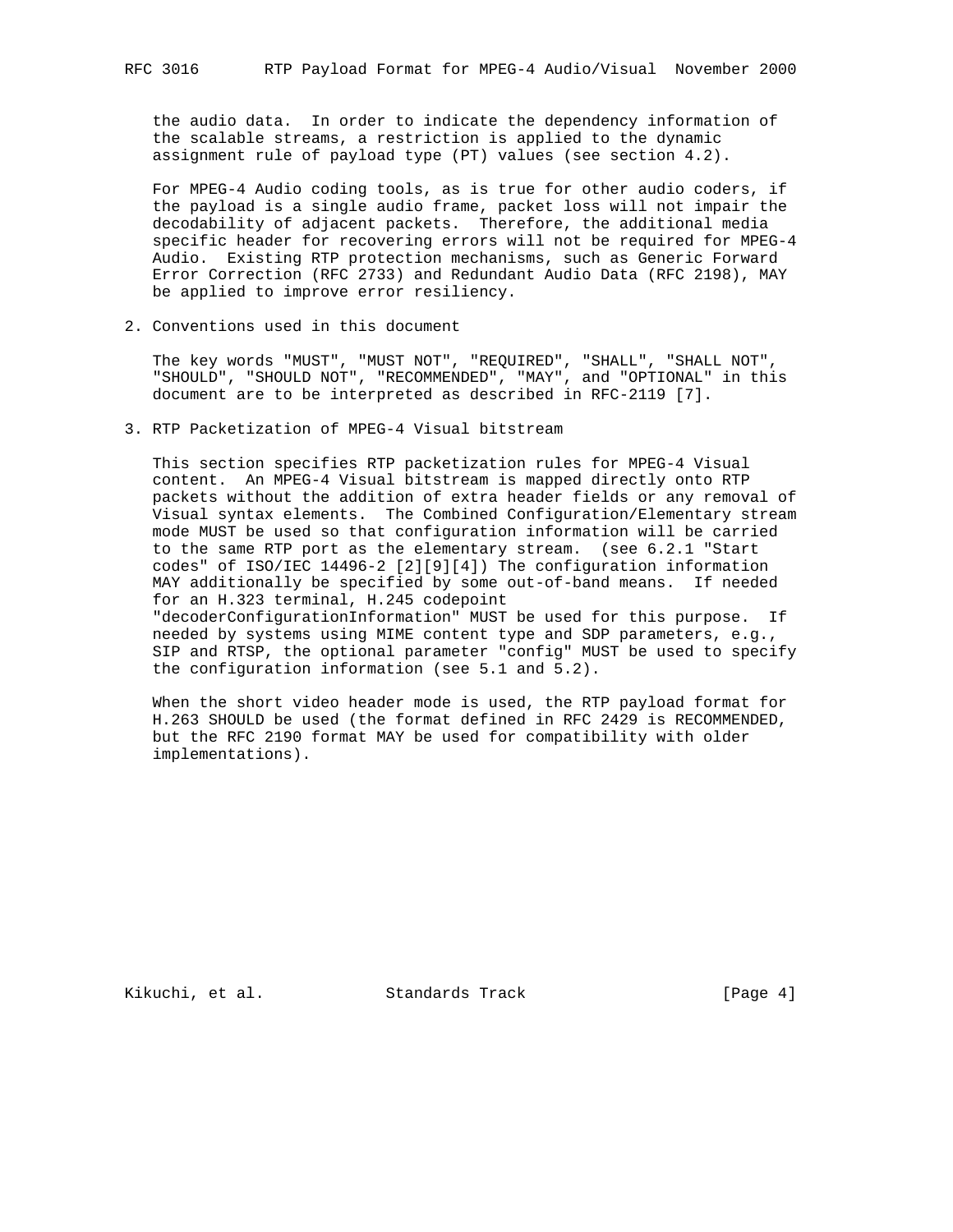0  $1$   $2$   $3$ 0 1 2 3 4 5 6 7 8 9 0 1 2 3 4 5 6 7 8 9 0 1 2 3 4 5 6 7 8 9 0 1 +-+-+-+-+-+-+-+-+-+-+-+-+-+-+-+-+-+-+-+-+-+-+-+-+-+-+-+-+-+-+-+-+  $|V=2|P|X|$  CC  $|M|$  PT  $|$  sequence number  $|$  RTP +-+-+-+-+-+-+-+-+-+-+-+-+-+-+-+-+-+-+-+-+-+-+-+-+-+-+-+-+-+-+-+-+ timestamp | Header +-+-+-+-+-+-+-+-+-+-+-+-+-+-+-+-+-+-+-+-+-+-+-+-+-+-+-+-+-+-+-+-+ synchronization source (SSRC) identifier +=+=+=+=+=+=+=+=+=+=+=+=+=+=+=+=+=+=+=+=+=+=+=+=+=+=+=+=+=+=+=+=+ contributing source (CSRC) identifiers | .... | ... | ... | ... | ... | ... | ... | ... | ... | ... | ... | ... | ... | ... | ... | ... | ... | ... | +=+=+=+=+=+=+=+=+=+=+=+=+=+=+=+=+=+=+=+=+=+=+=+=+=+=+=+=+=+=+=+=+ | | RTP | MPEG-4 Visual stream (byte aligned) | Pay- | | load | +-+-+-+-+-+-+-+-+-+-+-+-+-+-+-+-+ :...OPTIONAL RTP padding | +-+-+-+-+-+-+-+-+-+-+-+-+-+-+-+-+-+-+-+-+-+-+-+-+-+-+-+-+-+-+-+-+

Figure 1 - An RTP packet for MPEG-4 Visual stream

3.1 Use of RTP header fields for MPEG-4 Visual

 Payload Type (PT): The assignment of an RTP payload type for this new packet format is outside the scope of this document, and will not be specified here. It is expected that the RTP profile for a particular class of applications will assign a payload type for this encoding, or if that is not done then a payload type in the dynamic range SHALL be chosen by means of an out of band signaling protocol (e.g., H.245, SIP, etc).

Extension (X) bit: Defined by the RTP profile used.

 Sequence Number: Incremented by one for each RTP data packet sent, starting, for security reasons, with a random initial value.

 Marker (M) bit: The marker bit is set to one to indicate the last RTP packet (or only RTP packet) of a VOP. When multiple VOPs are carried in the same RTP packet, the marker bit is set to one.

 Timestamp: The timestamp indicates the sampling instance of the VOP contained in the RTP packet. A constant offset, which is random, is added for security reasons.

 - When multiple VOPs are carried in the same RTP packet, the timestamp indicates the earliest of the VOP times within the VOPs carried in the RTP packet. Timestamp information of the rest of

Kikuchi, et al. Standards Track [Page 5]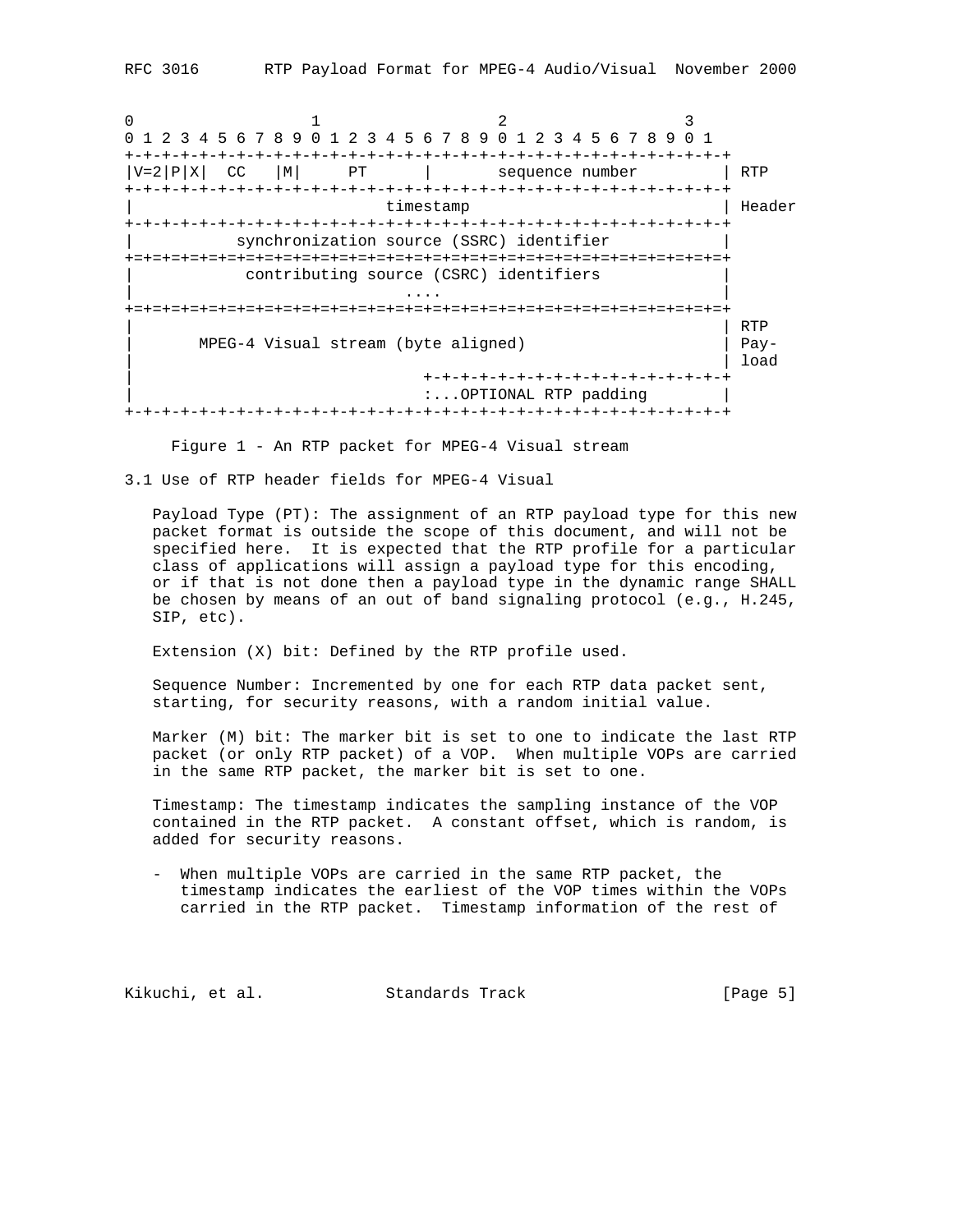the VOPs are derived from the timestamp fields in the VOP header (modulo\_time\_base and vop\_time\_increment).

- If the RTP packet contains only configuration information and/or Group\_of\_VideoObjectPlane() fields, the timestamp of the next VOP in the coding order is used.
- If the RTP packet contains only visual\_object\_sequence\_end\_code information, the timestamp of the immediately preceding VOP in the coding order is used.

 The resolution of the timestamp is set to its default value of 90kHz, unless specified by an out-of-band means (e.g., SDP parameter or MIME parameter as defined in section 5).

Other header fields are used as described in RFC 1889 [8].

3.2 Fragmentation of MPEG-4 Visual bitstream

 A fragmented MPEG-4 Visual bitstream is mapped directly onto the RTP payload without any addition of extra header fields or any removal of Visual syntax elements. The Combined Configuration/Elementary streams mode is used. The following rules apply for the fragmentation.

In the following, header means one of the following:

- Configuration information (Visual Object Sequence Header, Visual Object Header and Video Object Layer Header)
- visual\_object\_sequence\_end\_code
- The header of the entry point function for an elementary stream (Group\_of\_VideoObjectPlane() or the header of VideoObjectPlane(), video\_plane\_with\_short\_header(), MeshObject() or FaceObject())
- The video packet header (video\_packet\_header() excluding next\_resync\_marker())
- The header of gob layer() See 6.2.1 "Start codes" of ISO/IEC 14496-2 [2][9][4] for the definition of the configuration information and the entry point functions.

 (1) Configuration information and Group\_of\_VideoObjectPlane() fields SHALL be placed at the beginning of the RTP payload (just after the RTP header) or just after the header of the syntactically upper layer function.

 (2) If one or more headers exist in the RTP payload, the RTP payload SHALL begin with the header of the syntactically highest function. Note: The visual\_object\_sequence\_end\_code is regarded as the lowest function.

Kikuchi, et al. Standards Track [Page 6]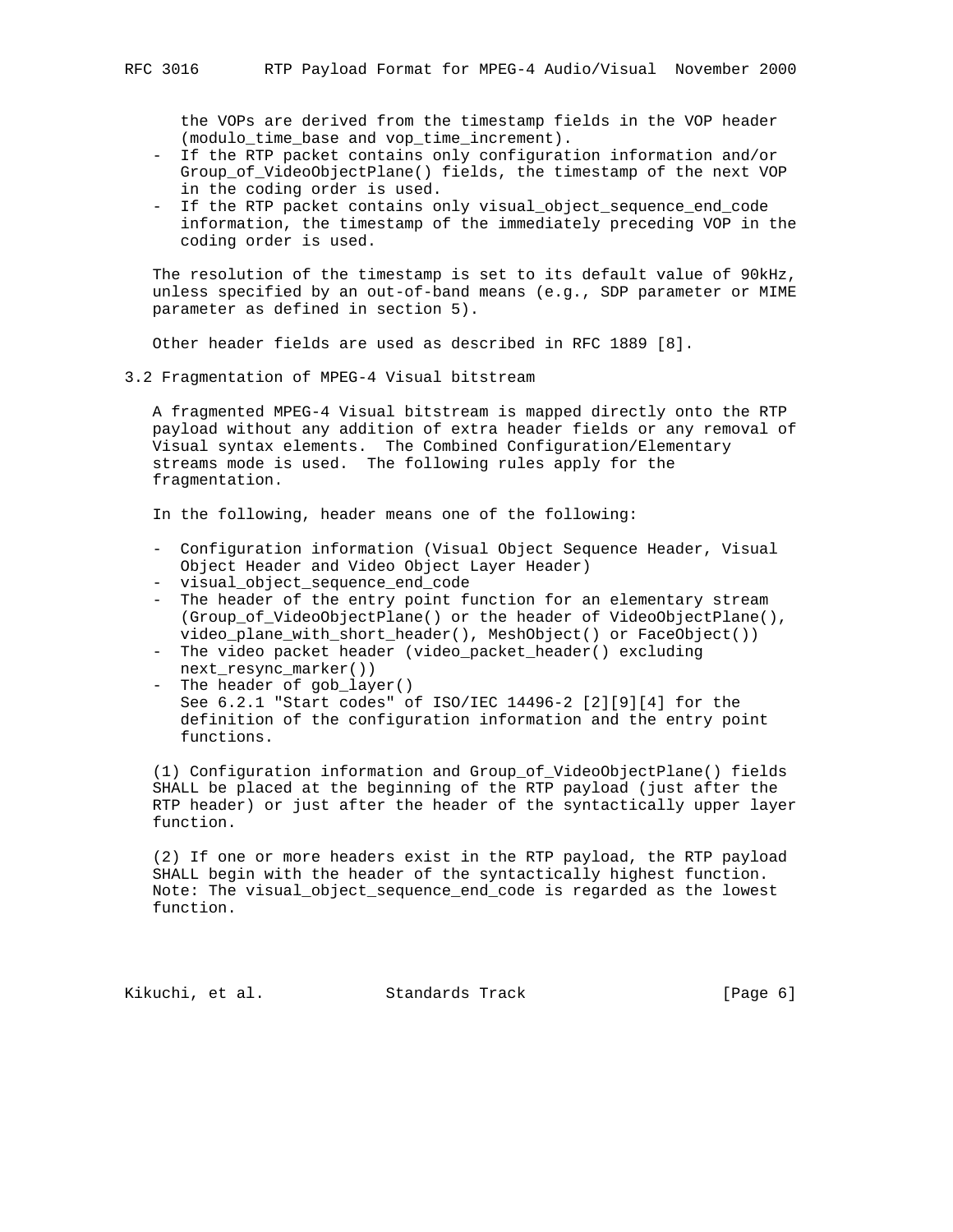(3) A header SHALL NOT be split into a plurality of RTP packets.

 (4) Different VOPs SHOULD be fragmented into different RTP packets so that one RTP packet consists of the data bytes associated with a unique VOP time instance (that is indicated in the timestamp field in the RTP packet header), with the exception that multiple consecutive VOPs MAY be carried within one RTP packet in the decoding order if the size of the VOPs is small.

 Note: When multiple VOPs are carried in one RTP payload, the timestamp of the VOPs after the first one may be calculated by the decoder. This operation is necessary only for RTP packets in which the marker bit equals to one and the beginning of RTP payload corresponds to a start code. (See timestamp and marker bit in section 3.1.)

 (5) It is RECOMMENDED that a single video packet is sent as a single RTP packet. The size of a video packet SHOULD be adjusted in such a way that the resulting RTP packet is not larger than the path-MTU. Note: Rule (5) does not apply when the video packet is disabled by the coder configuration (by setting resync\_marker\_disable in the VOL header to 1), or in coding tools where the video packet is not supported. In this case, a VOP MAY be split at arbitrary byte positions.

 The video packet starts with the VOP header or the video packet header, followed by motion\_shape\_texture(), and ends with next resync marker() or next start code().

3.3 Examples of packetized MPEG-4 Visual bitstream

 Figure 2 shows examples of RTP packets generated based on the criteria described in 3.2

 (a) is an example of the first RTP packet or the random access point of an MPEG-4 Visual bitstream containing the configuration information. According to criterion (1), the Visual Object Sequence Header(VS header) is placed at the beginning of the RTP payload, preceding the Visual Object Header and the Video Object Layer Header(VO header, VOL header). Since the fragmentation rule defined in 3.2 guarantees that the configuration information, starting with visual\_object\_sequence\_start\_code, is always placed at the beginning of the RTP payload, RTP receivers can detect the random access point by checking if the first 32-bit field of the RTP payload is visual\_object\_sequence\_start\_code.

Kikuchi, et al. Standards Track [Page 7]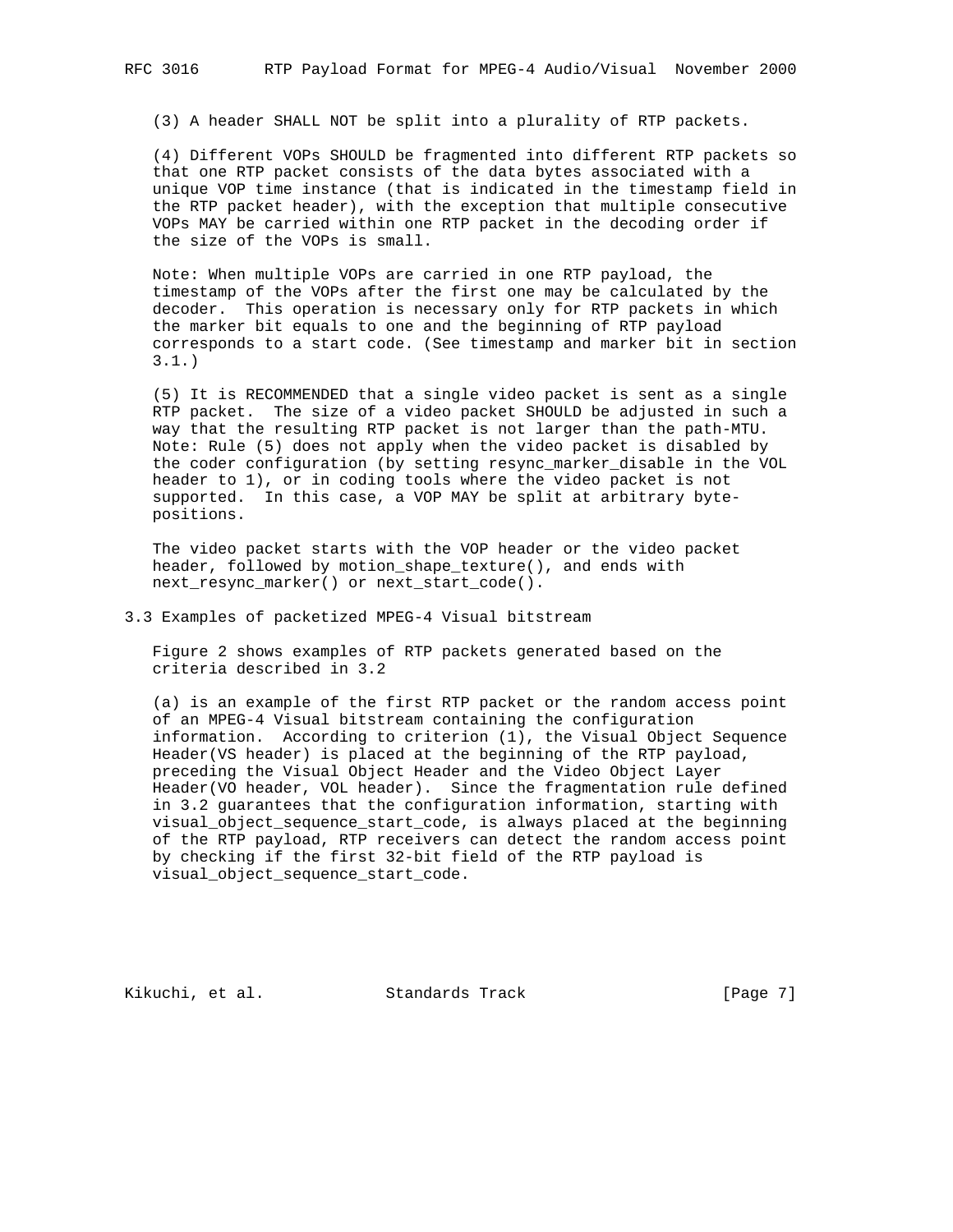(b) is another example of the RTP packet containing the configuration information. It differs from example (a) in that the RTP packet also contains a video packet in the VOP following the configuration information. Since the length of the configuration information is relatively short (typically scores of bytes) and an RTP packet containing only the configuration information may thus increase the overhead, the configuration information and the immediately following GOV and/or (a part of) VOP can be packetized into a single RTP packet as in this example.

 (c) is an example of an RTP packet that contains Group\_of\_VideoObjectPlane(GOV). Following criterion (1), the GOV is placed at the beginning of the RTP payload. It would be a waste of RTP/IP header overhead to generate an RTP packet containing only a GOV whose length is 7 bytes. Therefore, (a part of) the following VOP can be placed in the same RTP packet as shown in (c).

 (d) is an example of the case where one video packet is packetized into one RTP packet. When the packet-loss rate of the underlying network is high, this kind of packetization is recommended. Even when the RTP packet containing the VOP header is discarded by a packet loss, the other RTP packets can be decoded by using the HEC(Header Extension Code) information in the video packet header. No extra RTP header field is necessary.

 (e) is an example of the case where more than one video packet is packetized into one RTP packet. This kind of packetization is effective to save the overhead of RTP/IP headers when the bit-rate of the underlying network is low. However, it will decrease the packet-loss resiliency because multiple video packets are discarded by a single RTP packet loss. The optimal number of video packets in an RTP packet and the length of the RTP packet can be determined considering the packet-loss rate and the bit-rate of the underlying network.

 (f) is an example of the case when the video packet is disabled by setting resync\_marker\_disable in the VOL header to 1. In this case, a VOP may be split into a plurality of RTP packets at arbitrary byte-positions. For example, it is possible to split a VOP into fixed-length packets. This kind of coder configuration and RTP packet fragmentation may be used when the underlying network is guaranteed to be error-free. On the other hand, it is not recommended to use it in error-prone environment since it provides only poor packet loss resiliency.

 Figure 3 shows examples of RTP packets prohibited by the criteria of 3.2.

Kikuchi, et al. Standards Track [Page 8]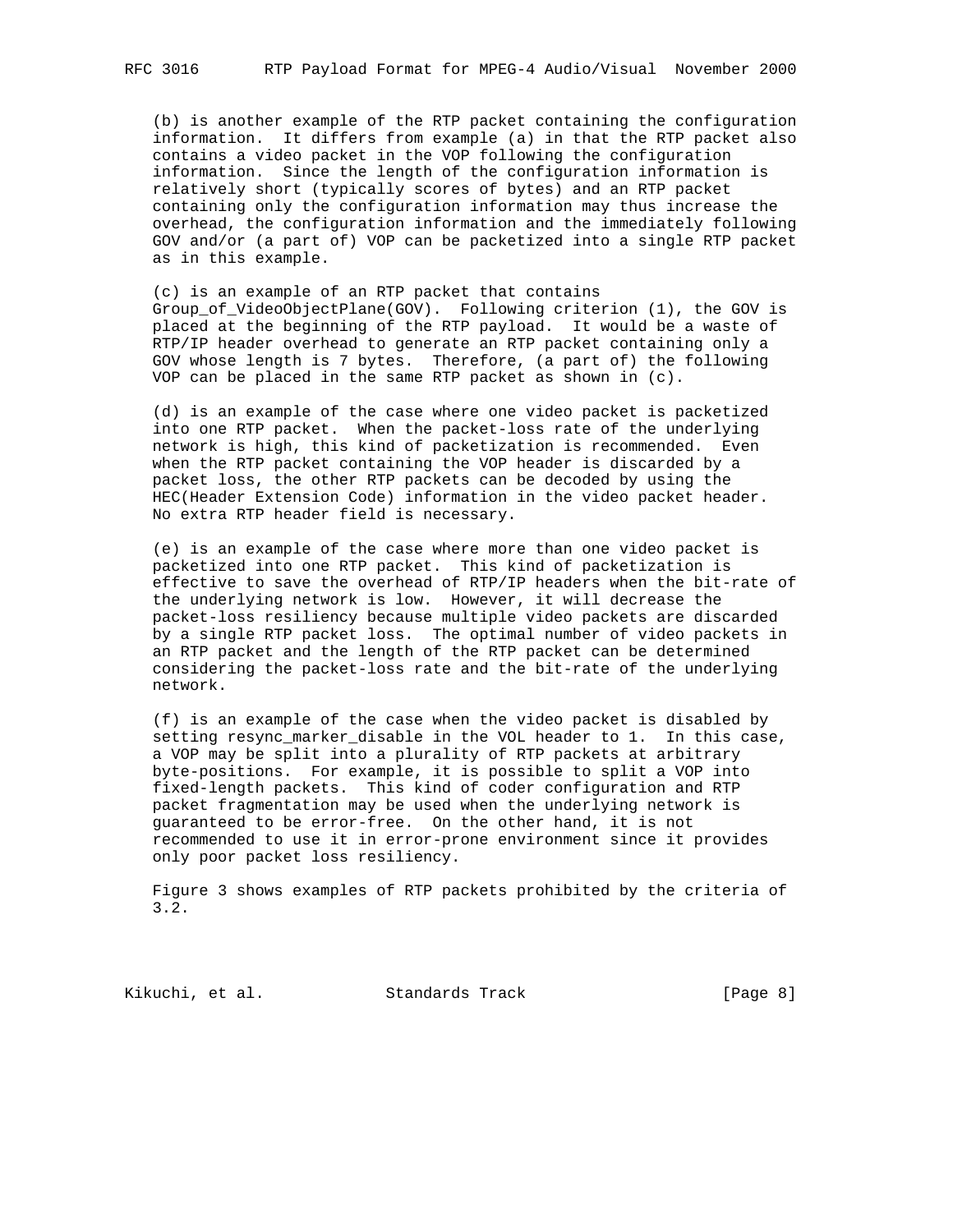Fragmentation of a header into multiple RTP packets, as in (a), will not only increase the overhead of RTP/IP headers but also decrease the error resiliency. Therefore, it is prohibited by the criterion (3).

 When concatenating more than one video packets into an RTP packet, VOP header or video\_packet\_header() shall not be placed in the middle of the RTP payload. The packetization as in (b) is not allowed by criterion (2) due to the aspect of the error resiliency. Comparing this example with Figure 2(d), although two video packets are mapped onto two RTP packets in both cases, the packet-loss resiliency is not identical. Namely, if the second RTP packet is lost, both video packets 1 and 2 are lost in the case of Figure 3(b) whereas only video packet 2 is lost in the case of Figure 2(d).

| (a) | RTP    | VS   VO   VOL<br>header   header   header   header                                                                                            |                         |                    |  |                      |                                                                                                                    |        |  |
|-----|--------|-----------------------------------------------------------------------------------------------------------------------------------------------|-------------------------|--------------------|--|----------------------|--------------------------------------------------------------------------------------------------------------------|--------|--|
| (b) | RTP    | l VS<br>header   header   header   header                                                                                                     | l vo                    | VOL   Video Packet |  |                      |                                                                                                                    |        |  |
| (c) | header | RTP   GOV  Video Object Plane                                                                                                                 | _______________________ |                    |  |                      |                                                                                                                    |        |  |
|     |        | -----+------+-----------+<br>$\text{header} \text{header} $ (1) $ \text{header} \text{header} $ (2)                                           |                         |                    |  |                      | +------+------+------------+<br>(d) RTP   VOP   Video Packet   RTP   VP   Video Packet                             |        |  |
| (e) | RTP    |                                                                                                                                               |                         |                    |  |                      | VP  Video Packet  VP  Video Packet  VP  Video Packet <br>header   header   $(1)$   header   $(2)$   header   $(3)$ | ------ |  |
| (f) |        | -----+------+------------+<br>RTP   VOP   VOP fragment   RTP   VOP fragment  <br>$\text{header} \text{header} $ $(1)$ $ \text{header} $ $(2)$ |                         | -----------+       |  | +------+-----------+ |                                                                                                                    |        |  |

Figure 2 - Examples of RTP packetized MPEG-4 Visual bitstream

Kikuchi, et al. Standards Track [Page 9]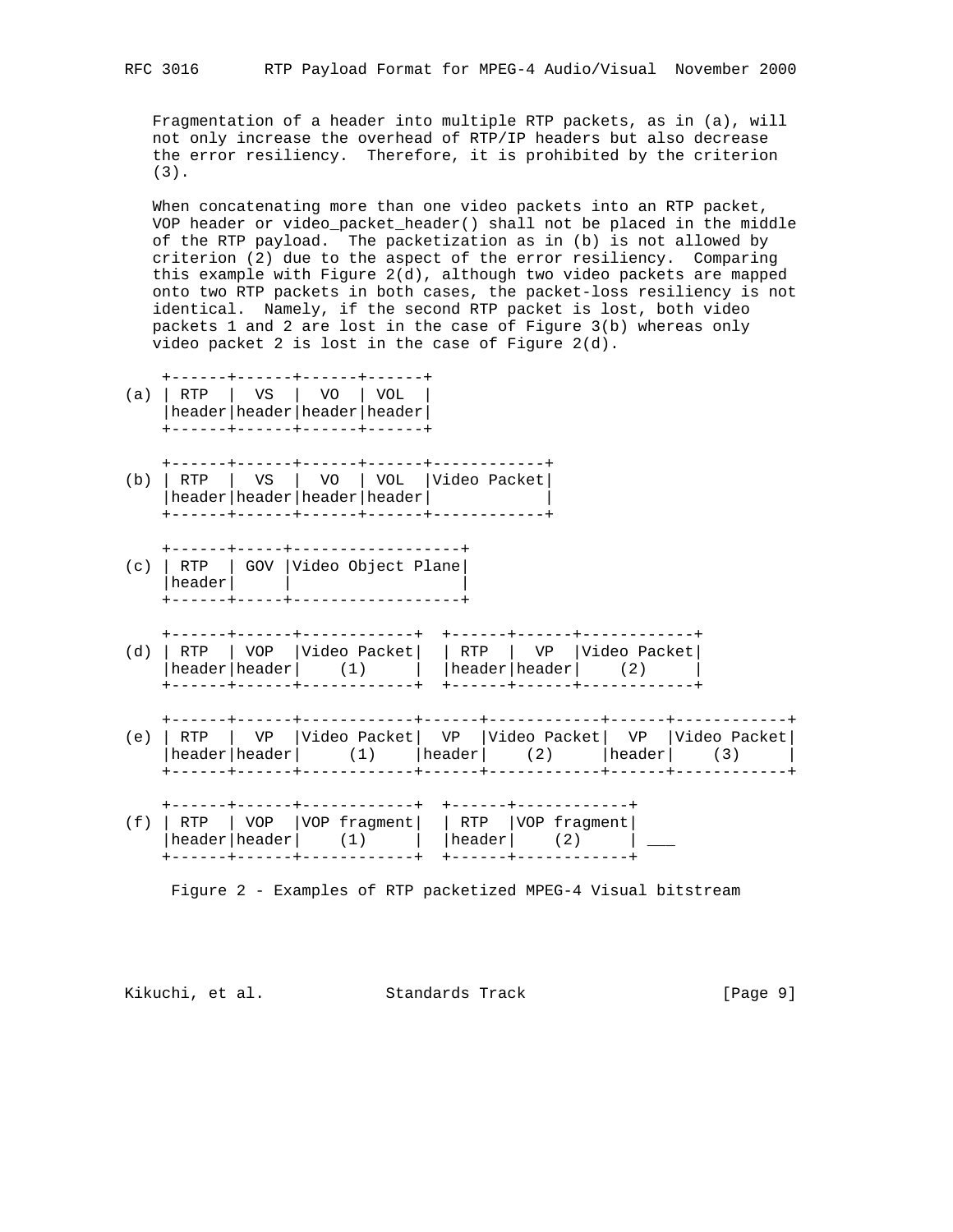|  |                      | (a)   RTP   First half of     RTP   Last half of   Video Packet  <br> header  VP header    header  VP header |  |  |
|--|----------------------|--------------------------------------------------------------------------------------------------------------|--|--|
|  | ------+------------+ | +------+------------+-----------                                                                             |  |  |

(b) | RTP | VOP |First half| | RTP |Last half| VP |Video Packet|  $|header| header| of VP(1) | header| of VP(1) | header| of VP(1)$ +------+------+----------+ +------+---------+------+------------+

 Figure 3 - Examples of prohibited RTP packetization for MPEG-4 Visual bitstream

4. RTP Packetization of MPEG-4 Audio bitstream

 This section specifies RTP packetization rules for MPEG-4 Audio bitstreams. MPEG-4 Audio streams MUST be formatted by LATM (Low overhead MPEG-4 Audio Transport Multiplex) tool [5], and the LATM based streams are then mapped onto RTP packets as described the three sections below.

4.1 RTP Packet Format

 LATM-based streams consist of a sequence of audioMuxElements that include one or more audio frames. A complete audioMuxElement or a part of one SHALL be mapped directly onto an RTP payload without any removal of audioMuxElement syntax elements (see Figure 4). The first byte of each audioMuxElement SHALL be located at the first payload location in an RTP packet.

Kikuchi, et al. Standards Track [Page 10]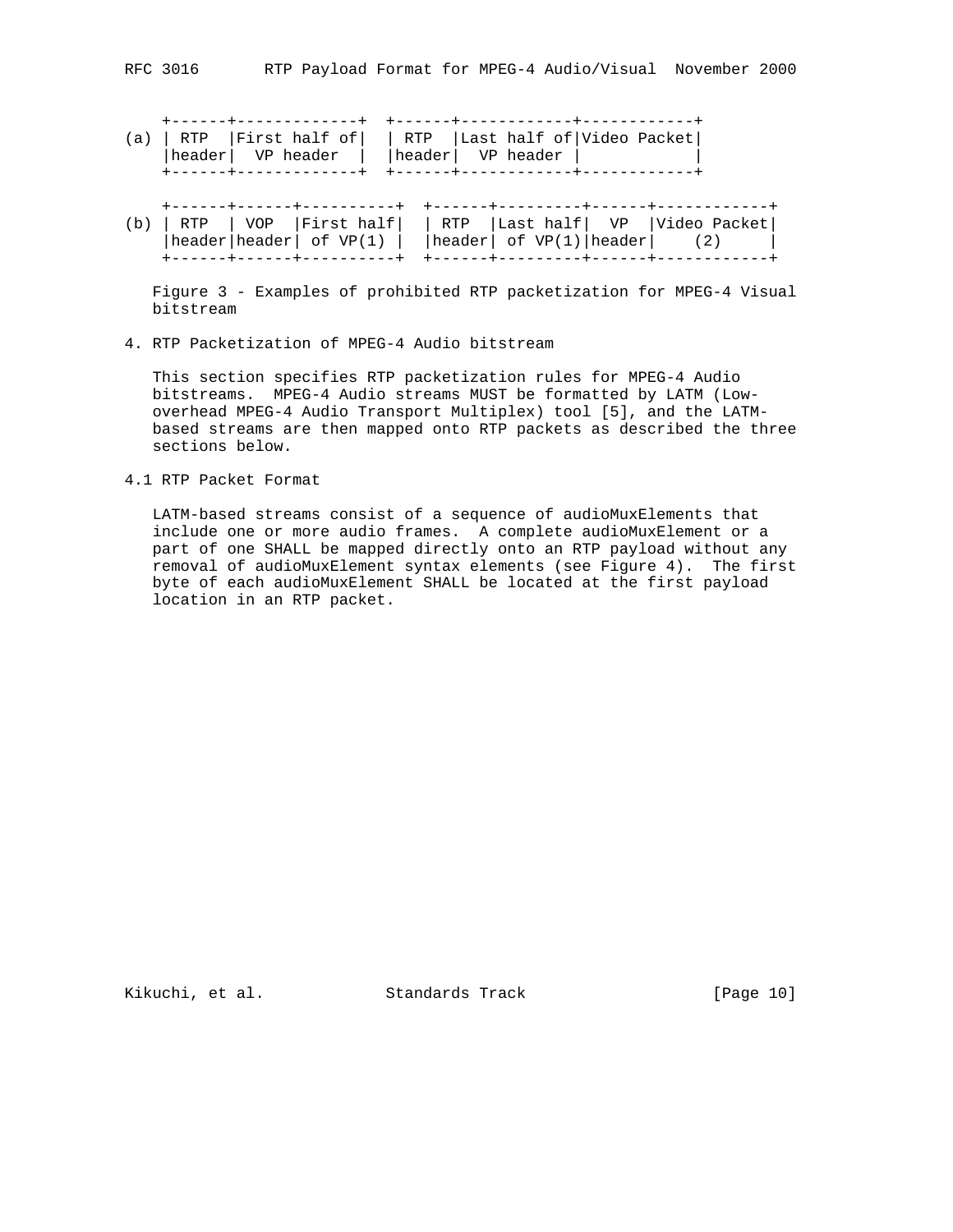0  $1$   $2$   $3$ 0 1 2 3 4 5 6 7 8 9 0 1 2 3 4 5 6 7 8 9 0 1 2 3 4 5 6 7 8 9 0 1 +-+-+-+-+-+-+-+-+-+-+-+-+-+-+-+-+-+-+-+-+-+-+-+-+-+-+-+-+-+-+-+-+  $|V=2|P|X|$  CC  $|M|$  PT  $|$  sequence number  $|RTP|$ +-+-+-+-+-+-+-+-+-+-+-+-+-+-+-+-+-+-+-+-+-+-+-+-+-+-+-+-+-+-+-+-+ timestamp  $|$ Header +-+-+-+-+-+-+-+-+-+-+-+-+-+-+-+-+-+-+-+-+-+-+-+-+-+-+-+-+-+-+-+-+ synchronization source (SSRC) identifier +=+=+=+=+=+=+=+=+=+=+=+=+=+=+=+=+=+=+=+=+=+=+=+=+=+=+=+=+=+=+=+=+ contributing source (CSRC) identifiers | .... | ... | ... | ... | ... | ... | ... | ... | ... | ... | ... | ... | ... | ... | ... | ... | ... | ... | +=+=+=+=+=+=+=+=+=+=+=+=+=+=+=+=+=+=+=+=+=+=+=+=+=+=+=+=+=+=+=+=+ | |RTP : audioMuxElement (byte aligned) :Payload | | | +-+-+-+-+-+-+-+-+-+-+-+-+-+-+-+-+ :...OPTIONAL RTP padding | +-+-+-+-+-+-+-+-+-+-+-+-+-+-+-+-+-+-+-+-+-+-+-+-+-+-+-+-+-+-+-+-+

Figure 4 - An RTP packet for MPEG-4 Audio

 In order to decode the audioMuxElement, the following muxConfigPresent information is required to be indicated by an out of-band means. When SDP is utilized for this indication, MIME parameter "cpresent" corresponds to the muxConfigPresent information (see section 5.3).

 muxConfigPresent: If this value is set to 1 (in-band mode), the audioMuxElement SHALL include an indication bit "useSameStreamMux" and MAY include the configuration information for audio compression "StreamMuxConfig". The useSameStreamMux bit indicates whether the StreamMuxConfig element in the previous frame is applied in the current frame. If the useSameStreamMux bit indicates to use the StreamMuxConfig from the previous frame, but if the previous frame has been lost, the current frame may not be decodable. Therefore, in case of in-band mode, the StreamMuxConfig element SHOULD be transmitted repeatedly depending on the network condition. On the other hand, if muxConfigPresent is set to 0 (out-band mode), the StreamMuxConfig element is required to be transmitted by an out-of band means. In case of SDP, MIME parameter "config" is utilized (see section 5.3).

4.2 Use of RTP Header Fields for MPEG-4 Audio

 Payload Type (PT): The assignment of an RTP payload type for this new packet format is outside the scope of this document, and will not be specified here. It is expected that the RTP profile for a particular class of applications will assign a payload type for this encoding,

Kikuchi, et al. Standards Track [Page 11]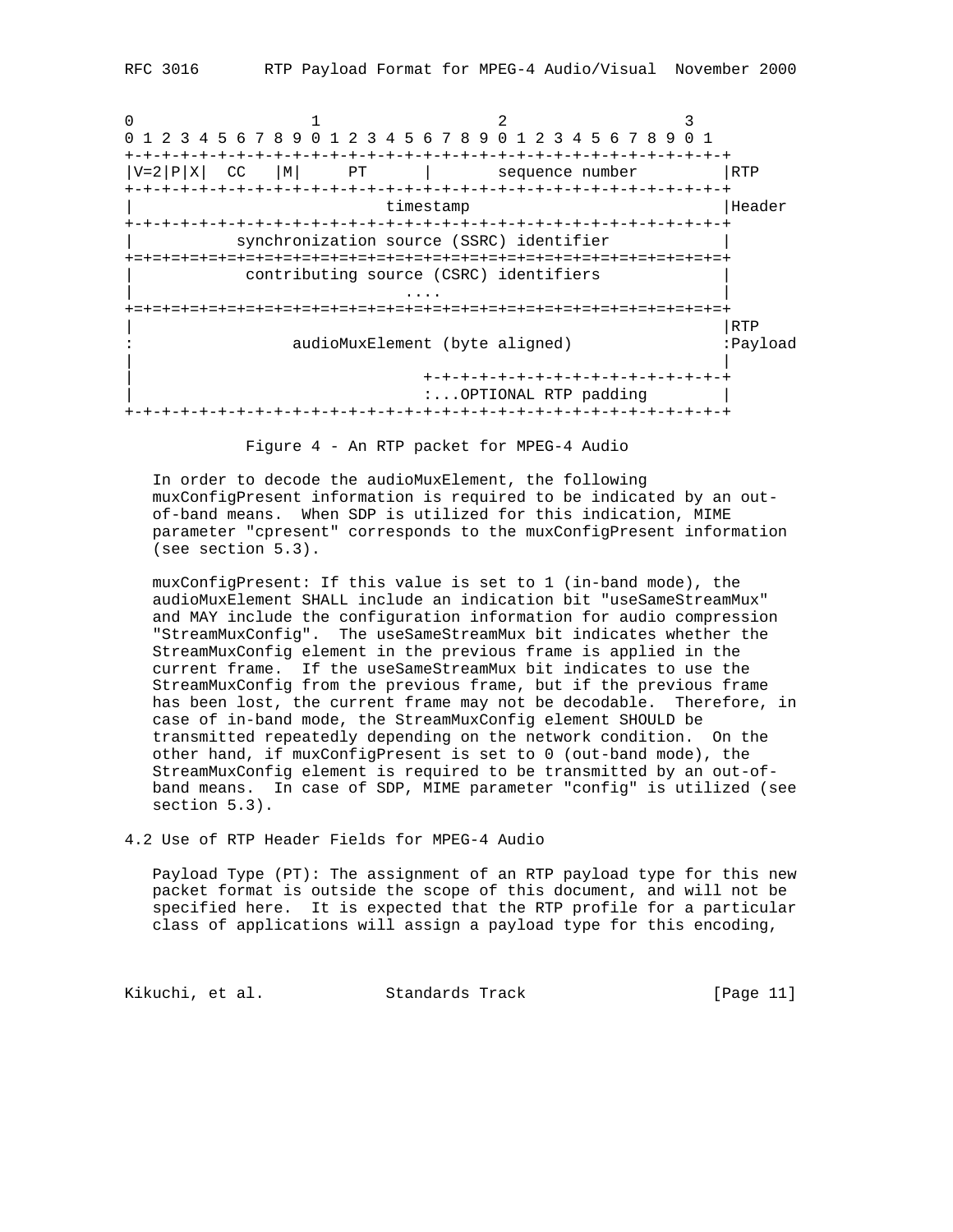or if that is not done then a payload type in the dynamic range shall be chosen by means of an out of band signaling protocol (e.g., H.245, SIP, etc). In the dynamic assignment of RTP payload types for scalable streams, a different value SHOULD be assigned to each layer. The assigned values SHOULD be in order of enhance layer dependency, where the base layer has the smallest value.

 Marker (M) bit: The marker bit indicates audioMuxElement boundaries. It is set to one to indicate that the RTP packet contains a complete audioMuxElement or the last fragment of an audioMuxElement.

 Timestamp: The timestamp indicates the sampling instance of the first audio frame contained in the RTP packet. Timestamps are recommended to start at a random value for security reasons.

 Unless specified by an out-of-band means, the resolution of the timestamp is set to its default value of 90 kHz.

 Sequence Number: Incremented by one for each RTP packet sent, starting, for security reasons, with a random value.

Other header fields are used as described in RFC 1889 [8].

4.3 Fragmentation of MPEG-4 Audio bitstream

 It is RECOMMENDED to put one audioMuxElement in each RTP packet. If the size of an audioMuxElement can be kept small enough that the size of the RTP packet containing it does not exceed the size of the path-MTU, this will be no problem. If it cannot, the audioMuxElement MAY be fragmented and spread across multiple packets.

5. MIME type registration for MPEG-4 Audio/Visual streams

 The following sections describe the MIME type registrations for MPEG-4 Audio/Visual streams. MIME type registration and SDP usage for the MPEG-4 Visual stream are described in Sections 5.1 and 5.2, respectively, while MIME type registration and SDP usage for MPEG-4 Audio stream are described in Sections 5.3 and 5.4, respectively.

5.1 MIME type registration for MPEG-4 Visual

 MIME media type name: video MIME subtype name: MP4V-ES Required parameters: none Optional parameters:

Kikuchi, et al. Standards Track [Page 12]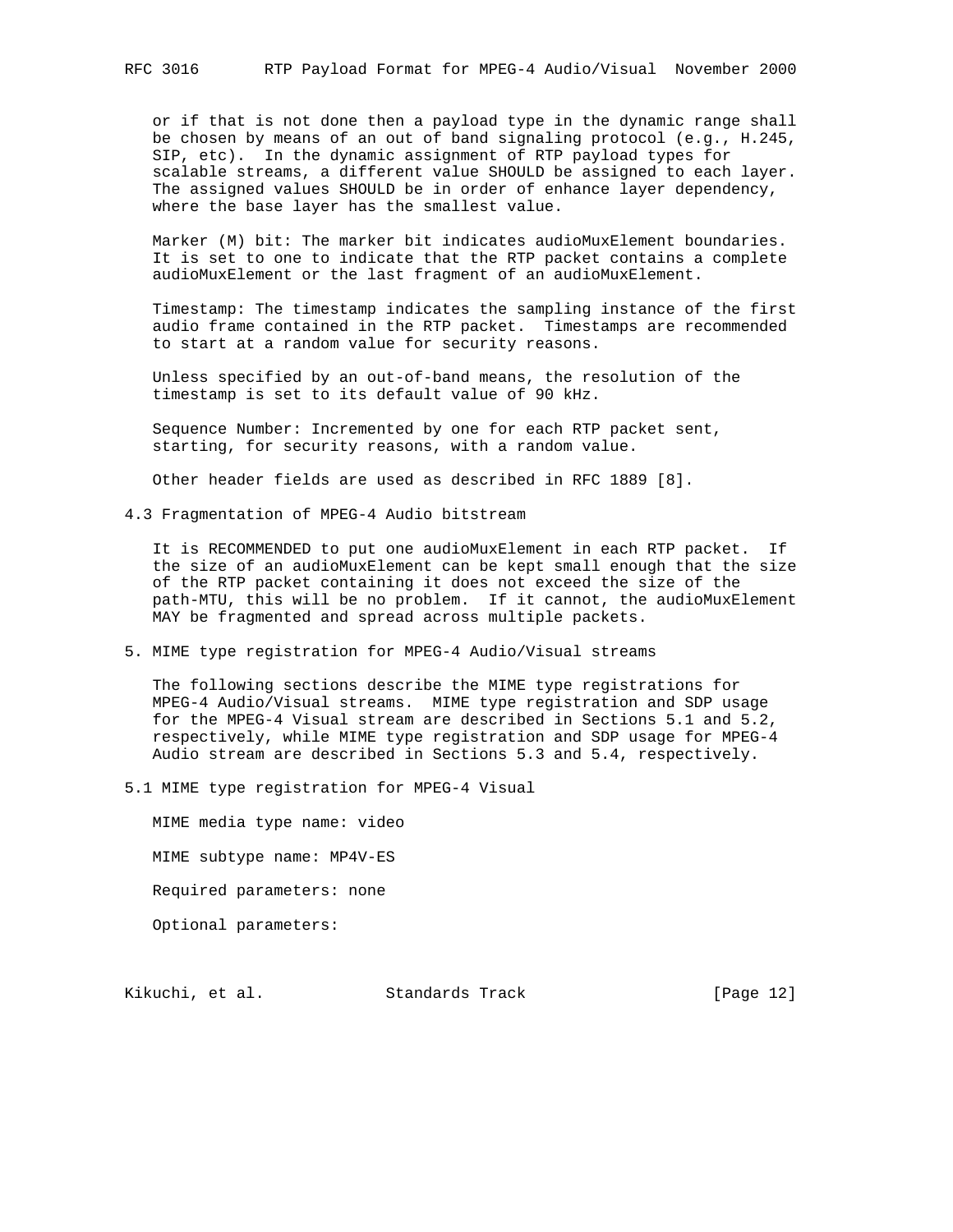rate: This parameter is used only for RTP transport. It indicates the resolution of the timestamp field in the RTP header. If this parameter is not specified, its default value of 90000 (90kHz) is used.

 profile-level-id: A decimal representation of MPEG-4 Visual Profile and Level indication value (profile\_and\_level\_indication) defined in Table G-1 of ISO/IEC 14496-2 [2][4]. This parameter MAY be used in the capability exchange or session setup procedure to indicate MPEG-4 Visual Profile and Level combination of which the MPEG-4 Visual codec is capable. If this parameter is not specified by the procedure, its default value of 1 (Simple Profile/Level 1) is used.

 config: This parameter SHALL be used to indicate the configuration of the corresponding MPEG-4 Visual bitstream. It SHALL NOT be used to indicate the codec capability in the capability exchange procedure. It is a hexadecimal representation of an octet string that expresses the MPEG-4 Visual configuration information, as defined in subclause 6.2.1 Start codes of ISO/IEC14496-2 [2][4][9]. The configuration information is mapped onto the octet string in an MSB-first basis. The first bit of the configuration information SHALL be located at the MSB of the first octet. The configuration information indicated by this parameter SHALL be the same as the configuration information in the corresponding MPEG-4 Visual stream, except for first\_half\_vbv\_occupancy and latter\_half\_vbv\_occupancy, if exist, which may vary in the repeated configuration information inside an MPEG-4 Visual stream (See 6.2.1 Start codes of ISO/IEC14496-2).

Example usages for these parameters are:

- MPEG-4 Visual Simple Profile/Level 1: Content-type: video/mp4v-es; profile-level-id=1
- MPEG-4 Visual Core Profile/Level 2: Content-type: video/mp4v-es; profile-level-id=34
- MPEG-4 Visual Advanced Real Time Simple Profile/Level 1: Content-type: video/mp4v-es; profile-level-id=145

Published specification:

 The specifications for MPEG-4 Visual streams are presented in ISO/IEC 14469-2 [2][4][9]. The RTP payload format is described in RFC 3016.

Kikuchi, et al. Standards Track [Page 13]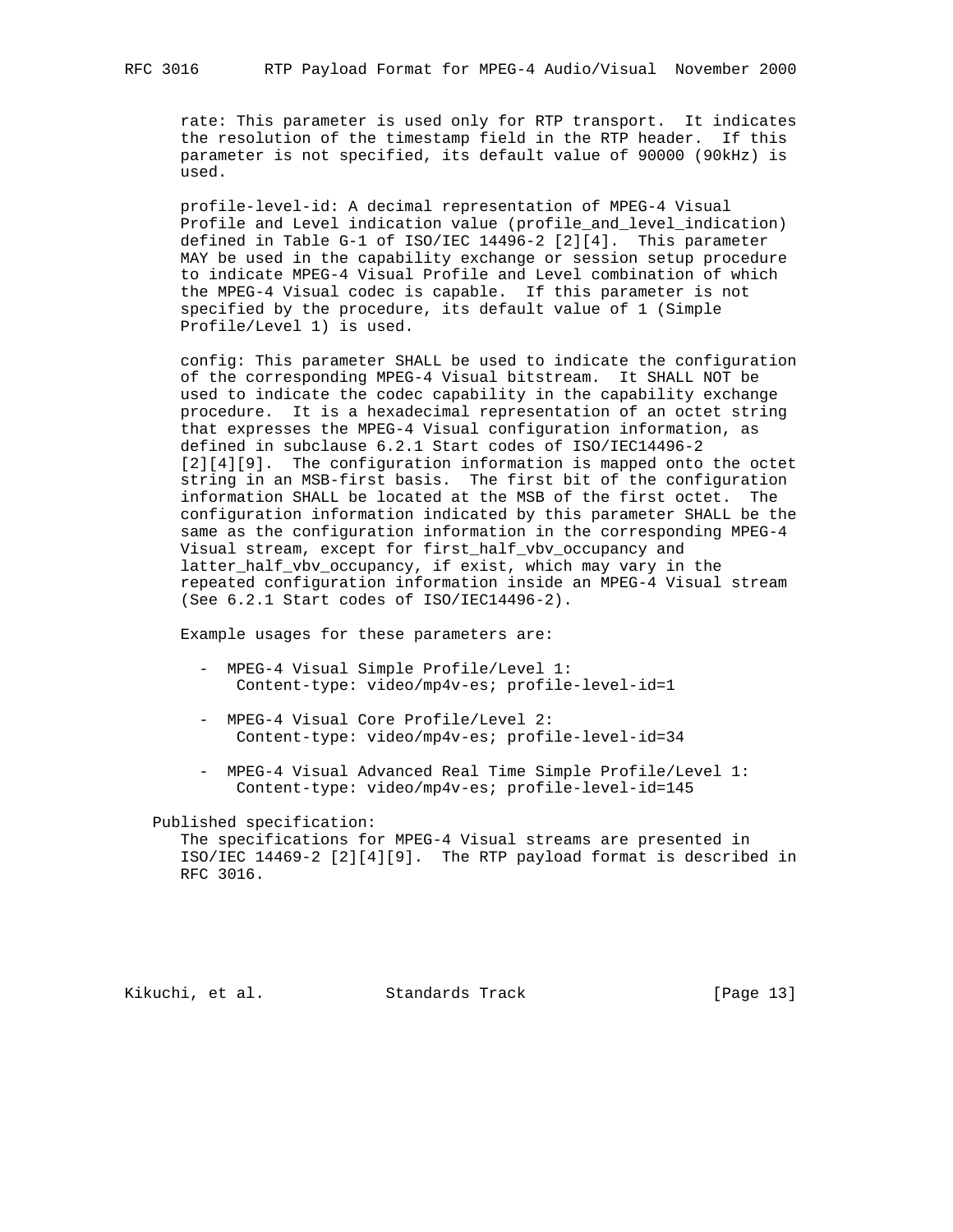#### Encoding considerations:

 Video bitstreams MUST be generated according to MPEG-4 Visual specifications (ISO/IEC 14496-2). A video bitstream is binary data and MUST be encoded for non-binary transport (for Email, the Base64 encoding is sufficient). This type is also defined for transfer via RTP. The RTP packets MUST be packetized according to the MPEG-4 Visual RTP payload format defined in RFC 3016.

 Security considerations: See section 6 of RFC 3016.

Interoperability considerations:

 MPEG-4 Visual provides a large and rich set of tools for the coding of visual objects. For effective implementation of the standard, subsets of the MPEG-4 Visual tool sets have been provided for use in specific applications. These subsets, called 'Profiles', limit the size of the tool set a decoder is required to implement. In order to restrict computational complexity, one or more Levels are set for each Profile. A Profile@Level combination allows:

 o a codec builder to implement only the subset of the standard he needs, while maintaining interworking with other MPEG-4 devices included in the same combination, and

 o checking whether MPEG-4 devices comply with the standard (' conformance testing').

 The visual stream SHALL be compliant with the MPEG-4 Visual Profile@Level specified by the parameter "profile-level-id". Interoperability between a sender and a receiver may be achieved by specifying the parameter "profile-level-id" in MIME content, or by arranging in the capability exchange/announcement procedure to set this parameter mutually to the same value.

 Applications which use this media type: Audio and visual streaming and conferencing tools, Internet messaging and Email applications.

Additional information: none

 Person & email address to contact for further information: The authors of RFC 3016. (See section 8.)

Intended usage: COMMON

 Author/Change controller: The authors of RFC 3016. (See section 8.)

Kikuchi, et al. Standards Track [Page 14]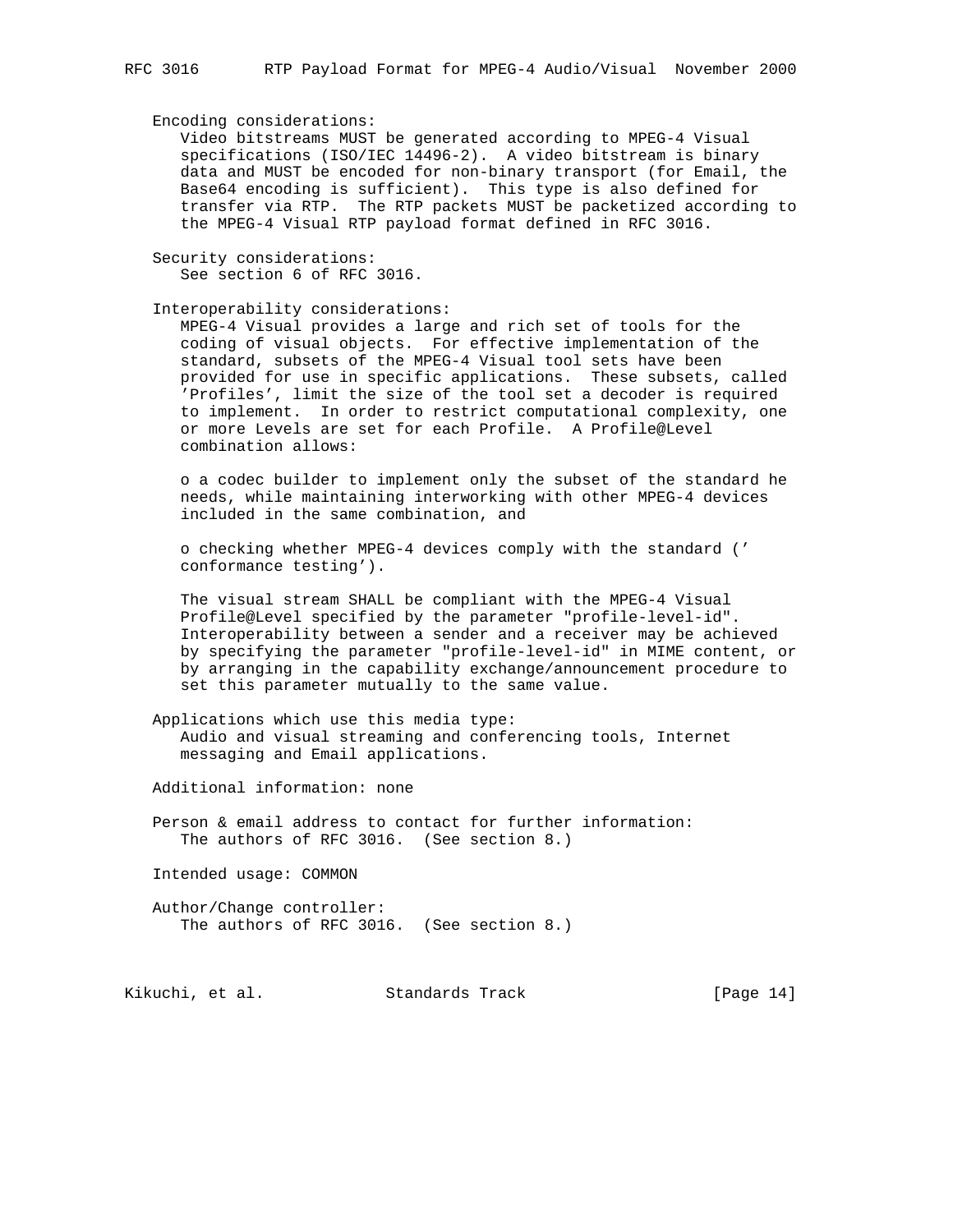5.2 SDP usage of MPEG-4 Visual

 The MIME media type video/MP4V-ES string is mapped to fields in the Session Description Protocol (SDP), RFC 2327, as follows:

- o The MIME type (video) goes in SDP "m=" as the media name.
- o The MIME subtype (MP4V-ES) goes in SDP "a=rtpmap" as the encoding name.
- o The optional parameter "rate" goes in "a=rtpmap" as the clock rate.
- o The optional parameter "profile-level-id" and "config" go in the "a=fmtp" line to indicate the coder capability and configuration, respectively. These parameters are expressed as a MIME media type string, in the form of as a semicolon separated list of parameter=value pairs.

The following are some examples of media representation in SDP:

Simple Profile/Level 1, rate=90000(90kHz), "profile-level-id" and "config" are present in "a=fmtp" line: m=video 49170/2 RTP/AVP 98 a=rtpmap:98 MP4V-ES/90000 a=fmtp:98 profile-level-id=1;config=000001B001000001B509000001000000012 0008440FA282C2090A21F Core Profile/Level 2, rate=90000(90kHz), "profile-level-id" is present in "a=fmtp" line: m=video 49170/2 RTP/AVP 98 a=rtpmap:98 MP4V-ES/90000 a=fmtp:98 profile-level-id=34 Advance Real Time Simple Profile/Level 1, rate=90000(90kHz),

"profile-level-id" is present in "a=fmtp" line: m=video 49170/2 RTP/AVP 98 a=rtpmap:98 MP4V-ES/90000 a=fmtp:98 profile-level-id=145

5.3 MIME type registration of MPEG-4 Audio

MIME media type name: audio

MIME subtype name: MP4A-LATM

Kikuchi, et al. Standards Track [Page 15]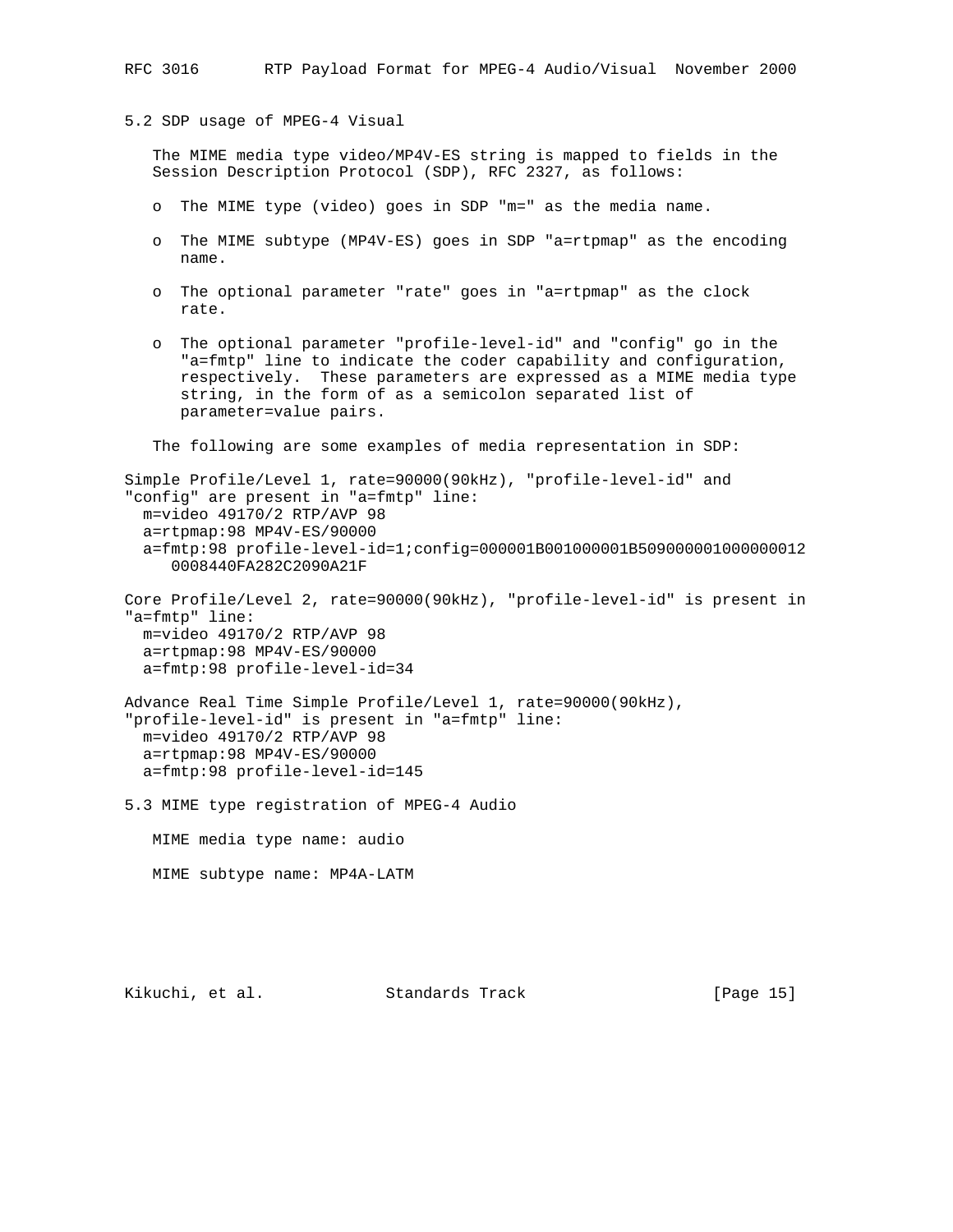Required parameters:

 rate: the rate parameter indicates the RTP time stamp clock rate. The default value is 90000. Other rates MAY be specified only if they are set to the same value as the audio sampling rate (number of samples per second).

Optional parameters:

 profile-level-id: a decimal representation of MPEG-4 Audio Profile Level indication value defined in ISO/IEC 14496-1 ([6] and its amendments). This parameter indicates which MPEG-4 Audio tool subsets the decoder is capable of using. If this parameter is not specified in the capability exchange or session setup procedure, its default value of 30 (Natural Audio Profile/Level 1) is used.

 object: a decimal representation of the MPEG-4 Audio Object Type value defined in ISO/IEC 14496-3 [5]. This parameter specifies the tool to be used by the coder. It CAN be used to limit the capability within the specified "profile-level-id".

bitrate: the data rate for the audio bit stream.

 cpresent: a boolean parameter indicates whether audio payload configuration data has been multiplexed into an RTP payload (see section 4.1). A 0 indicates the configuration data has not been multiplexed into an RTP payload, a 1 indicates that it has. The default if the parameter is omitted is 1.

 config: a hexadecimal representation of an octet string that expresses the audio payload configuration data "StreamMuxConfig", as defined in ISO/IEC 14496-3 [5] (see section 4.1). Configuration data is mapped onto the octet string in an MSB-first basis. The first bit of the configuration data SHALL be located at the MSB of the first octet. In the last octet, zero-padding bits, if necessary, SHALL follow the configuration data.

ptime: RECOMMENDED duration of each packet in milliseconds.

Published specification:

 Payload format specifications are described in this document. Encoding specifications are provided in ISO/IEC 14496-3 [3][5].

 Encoding considerations: This type is only defined for transfer via RTP.

 Security considerations: See Section 6 of RFC 3016.

Kikuchi, et al. Standards Track [Page 16]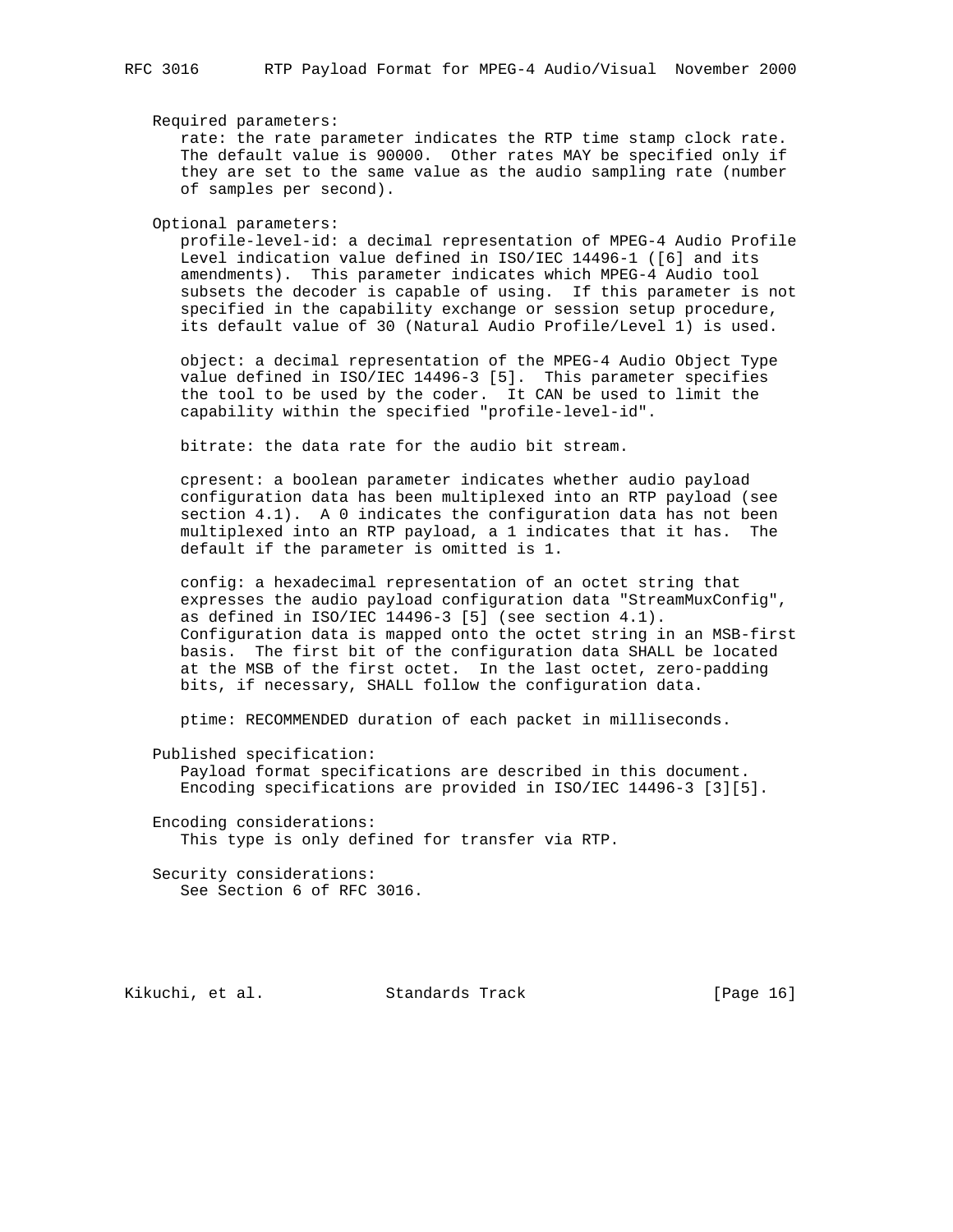Interoperability considerations:

 MPEG-4 Audio provides a large and rich set of tools for the coding of audio objects. For effective implementation of the standard, subsets of the MPEG-4 Audio tool sets similar to those used in MPEG-4 Visual have been provided (see section 5.1).

 The audio stream SHALL be compliant with the MPEG-4 Audio Profile@Level specified by the parameter "profile-level-id". Interoperability between a sender and a receiver may be achieved by specifying the parameter "profile-level-id" in MIME content, or by arranging in the capability exchange procedure to set this parameter mutually to the same value. Furthermore, the "object" parameter can be used to limit the capability within the specified Profile@Level in capability exchange.

 Applications which use this media type: Audio and video streaming and conferencing tools.

Additional information: none

 Personal & email address to contact for further information: See Section 8 of RFC 3016.

Intended usage: COMMON

 Author/Change controller: See Section 8 of RFC 3016.

5.4 SDP usage of MPEG-4 Audio

 The MIME media type audio/MP4A-LATM string is mapped to fields in the Session Description Protocol (SDP), RFC 2327, as follows:

o The MIME type (audio) goes in SDP "m=" as the media name.

- o The MIME subtype (MP4A-LATM) goes in SDP "a=rtpmap" as the encoding name.
- o The required parameter "rate" goes in "a=rtpmap" as the clock rate.
- o The optional parameter "ptime" goes in SDP "a=ptime" attribute.
- o The optional parameter "profile-level-id" goes in the "a=fmtp" line to indicate the coder capability. The "object" parameter goes in the "a=fmtp" attribute. The payload-format-specific parameters

Kikuchi, et al. Standards Track [Page 17]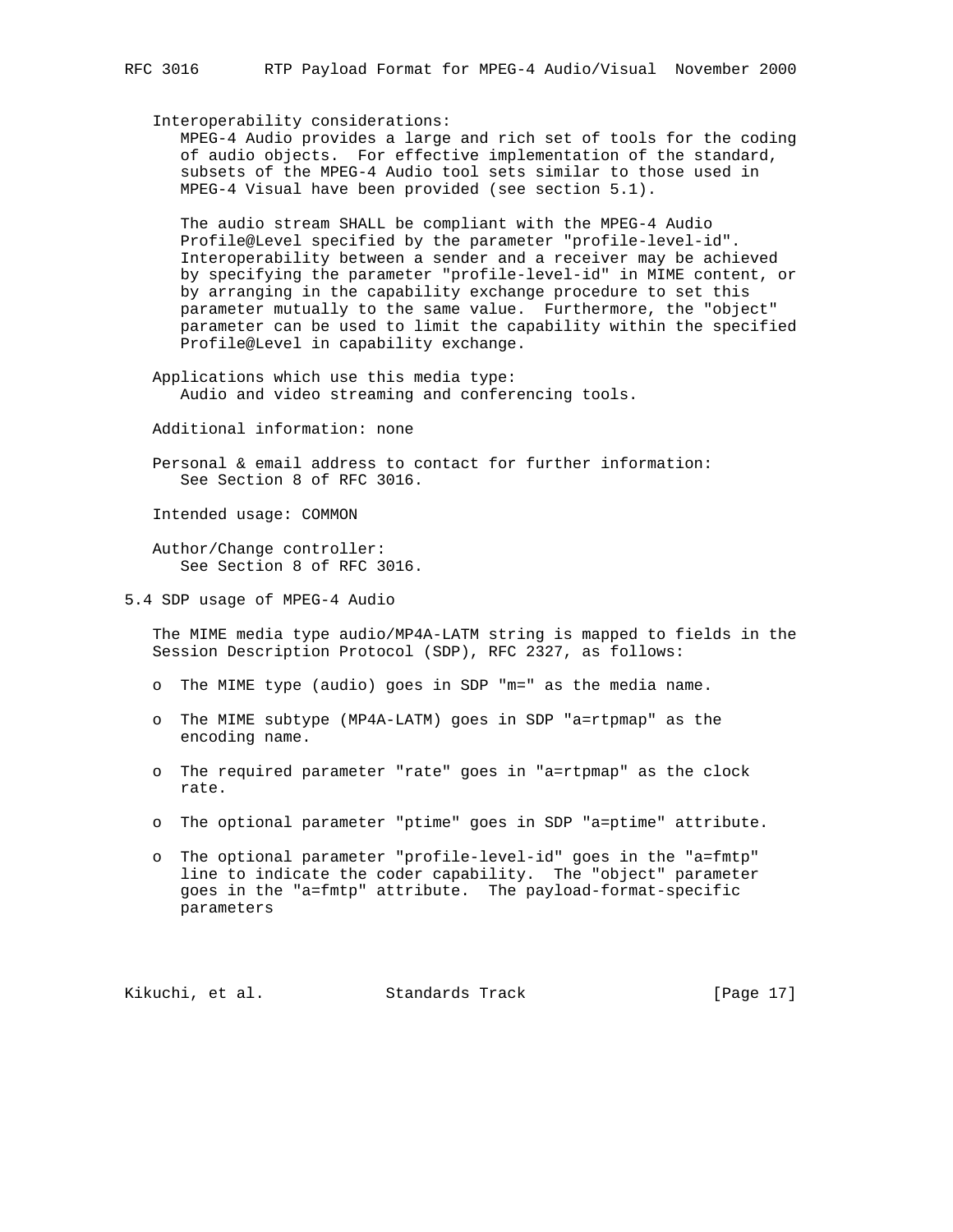"bitrate", "cpresent" and "config" go in the "a=fmtp" line. These parameters are expressed as a MIME media type string, in the form of as a semicolon separated list of parameter=value pairs.

The following are some examples of the media representation in SDP:

For 6 kb/s CELP bitstreams (with an audio sampling rate of 8 kHz), m=audio 49230 RTP/AVP 96 a=rtpmap:96 MP4A-LATM/8000 a=fmtp:96 profile-level-id=9;object=8;cpresent=0;config=9128B1071070 a=ptime:20

 For 64 kb/s AAC LC stereo bitstreams (with an audio sampling rate of 24 kHz),

 m=audio 49230 RTP/AVP 96 a=rtpmap:96 MP4A-LATM/24000 a=fmtp:96 profile-level-id=1; bitrate=64000; cpresent=0; config=9122620000

 In the above two examples, audio configuration data is not multiplexed into the RTP payload and is described only in SDP. Furthermore, the "clock rate" is set to the audio sampling rate.

 If the clock rate has been set to its default value and it is necessary to obtain the audio sampling rate, this can be done by parsing the "config" parameter (see the following example).

 m=audio 49230 RTP/AVP 96 a=rtpmap:96 MP4A-LATM/90000 a=fmtp:96 object=8; cpresent=0; config=9128B1071070

 The following example shows that the audio configuration data appears in the RTP payload.

 m=audio 49230 RTP/AVP 96 a=rtpmap:96 MP4A-LATM/90000 a=fmtp:96 object=2; cpresent=1

# 6. Security Considerations

 RTP packets using the payload format defined in this specification are subject to the security considerations discussed in the RTP specification [8]. This implies that confidentiality of the media streams is achieved by encryption. Because the data compression used with this payload format is applied end-to-end, encryption may be performed on the compressed data so there is no conflict between the two operations.

Kikuchi, et al. Standards Track [Page 18]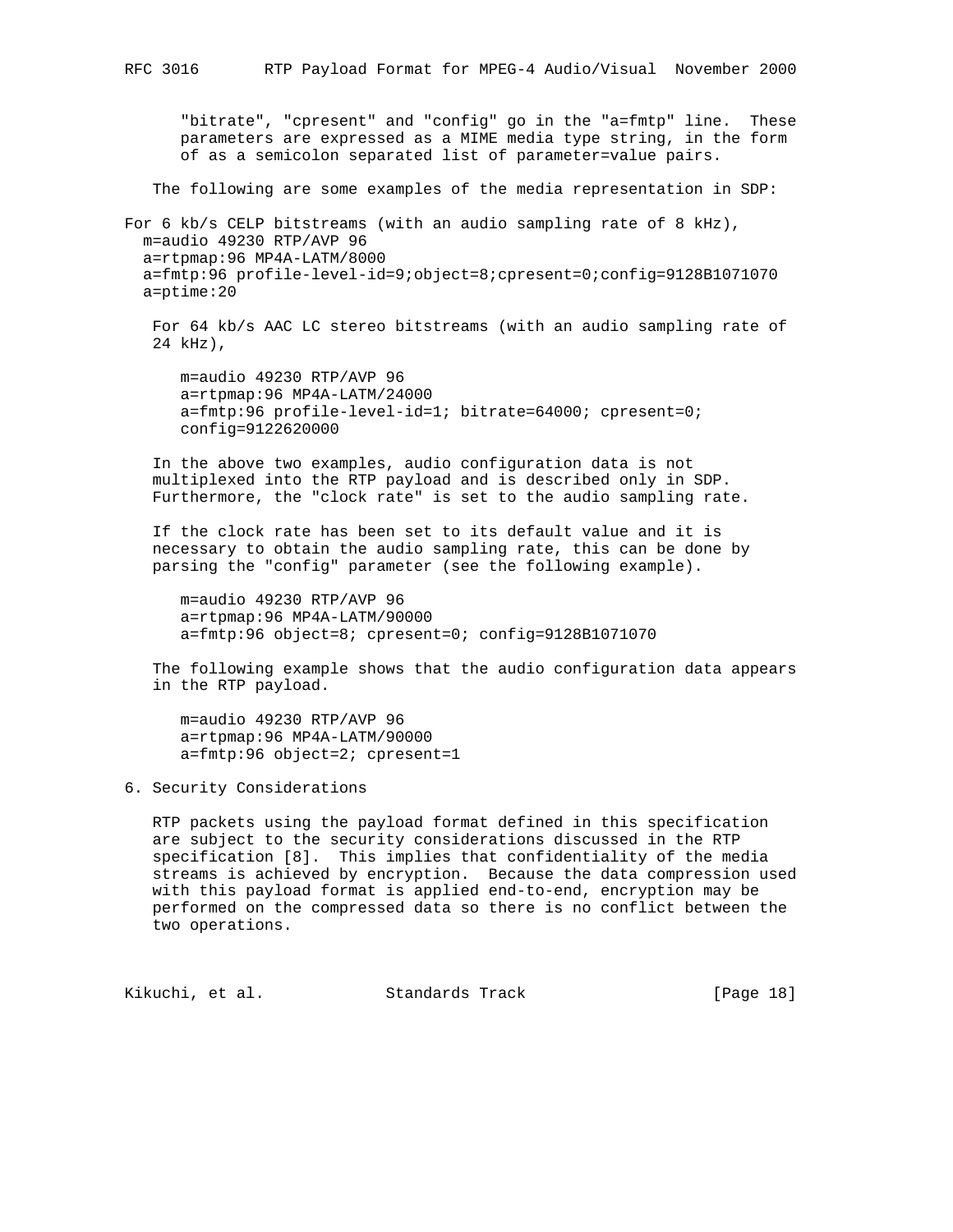The complete MPEG-4 system allows for transport of a wide range of content, including Java applets (MPEG-J) and scripts. Since this payload format is restricted to audio and video streams, it is not possible to transport such active content in this format.

# 7. References

- 1 Bradner, S., "The Internet Standards Process -- Revision 3", BCP 9, RFC 2026, October 1996.
- 2 ISO/IEC 14496-2:1999, "Information technology Coding of audio visual objects - Part2: Visual".
- 3 ISO/IEC 14496-3:1999, "Information technology Coding of audio visual objects - Part3: Audio".
- 4 ISO/IEC 14496-2:1999/Amd.1:2000, "Information technology Coding of audio-visual objects - Part 2: Visual, Amendment 1: Visual extensions".
- 5 ISO/IEC 14496-3:1999/Amd.1:2000, "Information technology Coding of audio-visual objects - Part3: Audio, Amendment 1: Audio extensions".
- 6 ISO/IEC 14496-1:1999, "Information technology Coding of audio visual objects - Part1: Systems".
- 7 Bradner, S., "Key words for use in RFCs to Indicate Requirement Levels", BCP 14, RFC 2119, March 1997.
- 8 Schulzrinne, H., Casner, S., Frederick, R. and V. Jacobson "RTP: A Transport Protocol for Real Time Applications", RFC 1889, January 1996.
- 9 ISO/IEC 14496-2:1999/Cor.1:2000, "Information technology Coding of audio-visual objects - Part2: Visual, Technical corrigendum 1".

Kikuchi, et al. Standards Track [Page 19]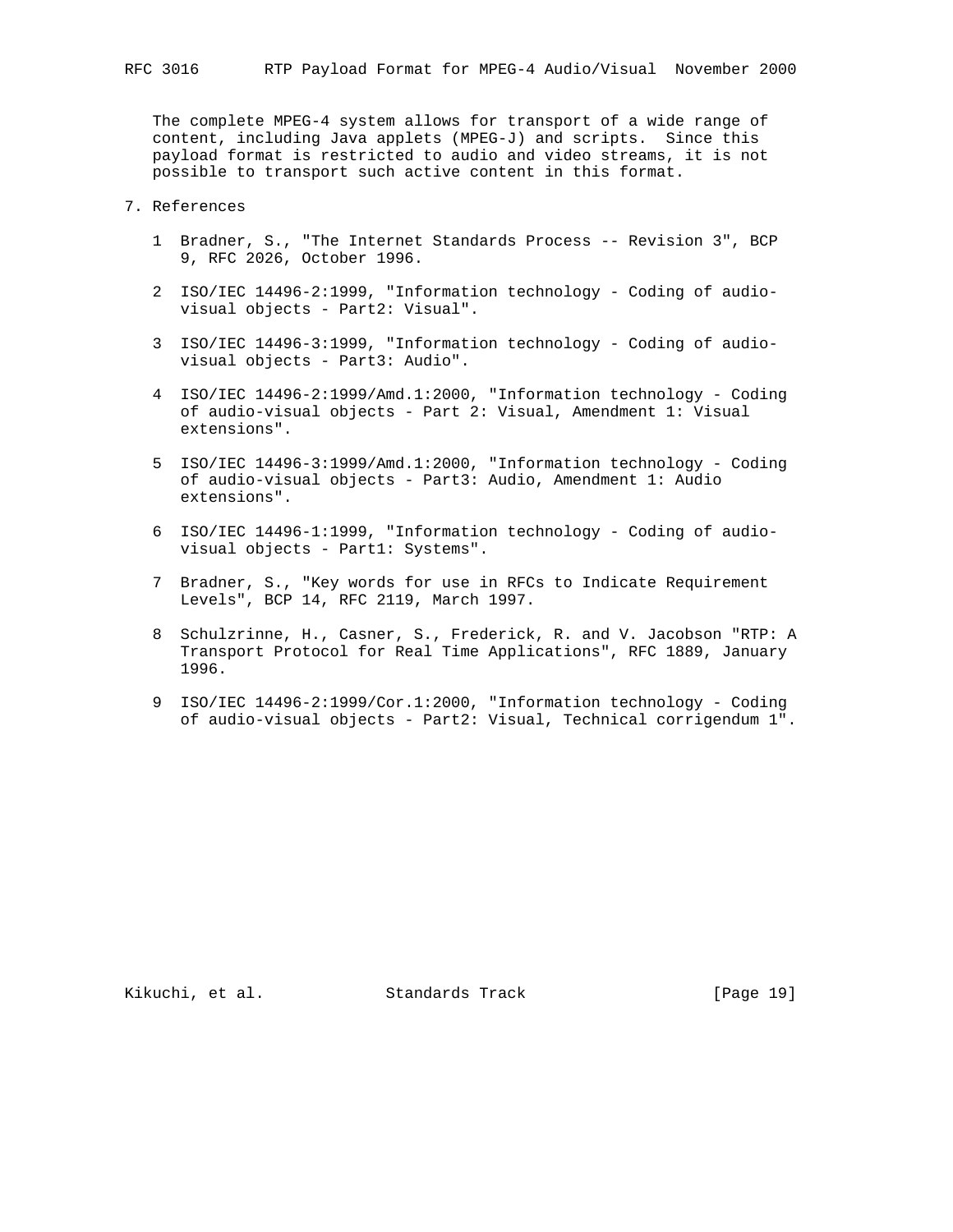8. Authors' Addresses

 Yoshihiro Kikuchi Toshiba corporation 1, Komukai Toshiba-cho, Saiwai-ku, Kawasaki, 212-8582, Japan

EMail: yoshihiro.kikuchi@toshiba.co.jp

 Yoshinori Matsui Matsushita Electric Industrial Co., LTD. 1006, Kadoma, Kadoma-shi, Osaka, Japan

EMail: matsui@drl.mei.co.jp

 Toshiyuki Nomura NEC Corporation 4-1-1,Miyazaki,Miyamae-ku,Kawasaki,JAPAN

EMail: t-nomura@ccm.cl.nec.co.jp

 Shigeru Fukunaga Oki Electric Industry Co., Ltd. 1-2-27 Shiromi, Chuo-ku, Osaka 540-6025 Japan.

EMail: fukunaga444@oki.co.jp

 Hideaki Kimata Nippon Telegraph and Telephone Corporation 1-1, Hikari-no-oka, Yokosuka-shi, Kanagawa, Japan

EMail: kimata@nttvdt.hil.ntt.co.jp

Kikuchi, et al. Standards Track [Page 20]